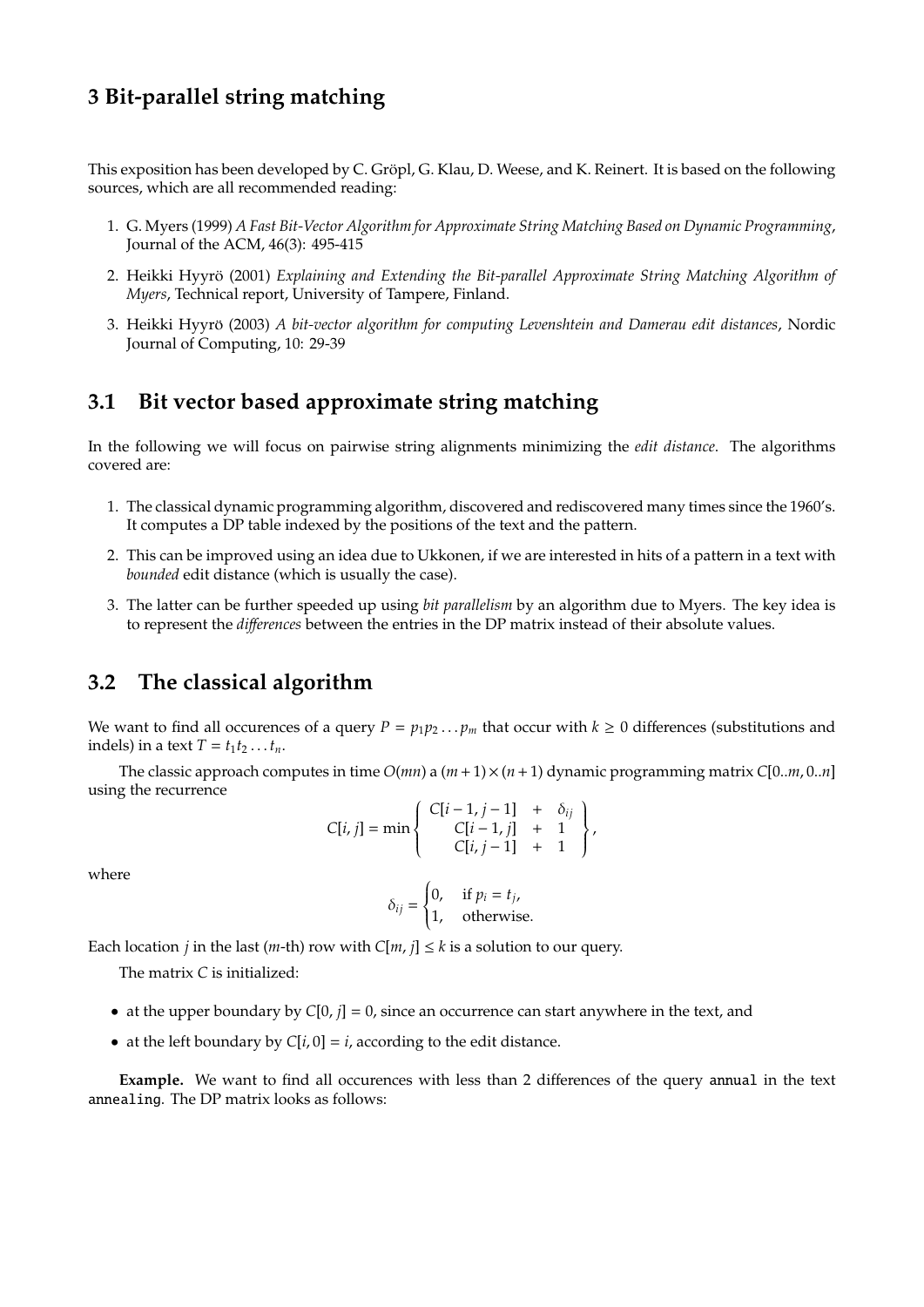|   |   | Α              | N        | N        | E | Α | L | T | N              | G |
|---|---|----------------|----------|----------|---|---|---|---|----------------|---|
|   |   | 0              | 0        | $\Omega$ | 0 | 0 | 0 | 0 | 0              | 0 |
| Α | 1 | $\overline{0}$ | 1        | 1        | 1 | 0 | 1 | 1 |                |   |
| N | 2 | $\mathbf{1}$   | $\theta$ | 1        | 2 | 1 | 1 | 2 | 2              | 2 |
| N | 3 | 2              | 1        | $\Omega$ | 1 | 2 | 2 | 2 | $\overline{2}$ | 2 |
| U | 4 | 3              | 2        | 1        | 1 | 2 | 3 | 3 | 3              | 3 |
| Α | 5 | 4              | 3        | 2        | 2 | 1 | 2 | 3 | 4              | 4 |
| L | 6 | 5              | 4        | 3        | 3 | 2 | 1 | 2 | 3              |   |

# **3.3 Computing the score in linear space**

A basic observation is that the *score* computation can be done in *O*(*m*) space because computing a column *C<sup>j</sup>* only requires knowledge of the previous column *Cj*−1. Hence we can scan the text from left to right updating our *column vector* and reporting a match every time  $C[m, j] \leq k$ .

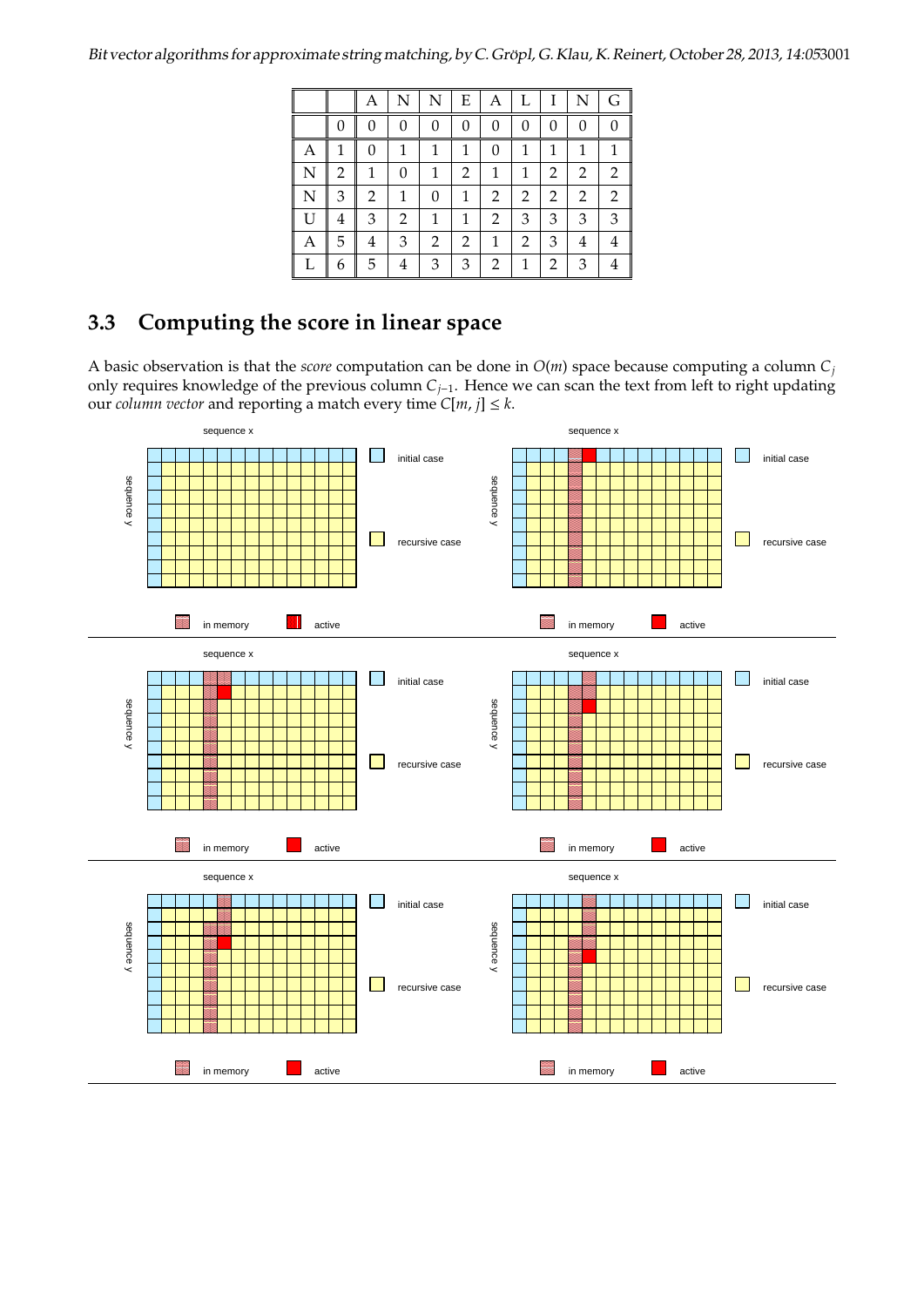

The approximate matches of the pattern can be output on-the-fly when the final value of the column vector is (re-)calculated.

The algorithm still requires in *O*(*mn*) time to run, but it uses only *O*(*m*) memory.

Note that in order to obtain the actual *alignment* (not just its score), we need to trace back by some other means from the point where the match was found, as the preceeding columns of the DP matrix are no longer available.

## **3.4 Ukkonen's algorithm**

Ukkonen studied the properties of the dynamic programming matrix and came up with a simple twist to the classical algorithm that retains all of its flexibility while reducing the running time to *O*(*kn*) (as opposed to *O*(*mn*)) on average.

The idea is that since the pattern will normally not match the text, the entries of each column read from top to bottom will quickly reach *k* + 1. Let us call an entry of the DP matrix *active* if its value is at most *k*. Ukkonens algorithm maintains an index *lact* pointing to the *last active* cell and updates it accordingly. Due to the properties of *lact* it can avoid working on subsequent cells.

In the exercises you will prove that the value of *lact* can *decrease* in one iteration by more than one, but it can never *increase* by more than one.

#### **3.5 Pseudocode of Ukkonen's algorithm**

```
(1) // Preprocessing
(2) for i \in 0...m do C_i = i; od
(3) lact = k + 1;
(4) // Searching
(5) for pos \in 1...n do
(6) Cp = 0; Cn = 0; pos − 1 pos
                                               i − 1 | Cp | [was: Cn]
                                                 i Ci Cn
(7) for i ∈ 1 . . . lact do
(8) if p_i = t_{pos}(9) then Cn = Cp;
(10) else
(11) if Cp < Cn then Cn = Cp; fi
(12) if C_i < C_n then C_n = C_i; fi
(13) Cn++;
(14) fi
(15) Cp = C_i; C_i = Cn;
(16) od
(17) // Updating lact
(18) while Clact > k do lact−−; od
(19) if lact = m then report occurrence
(20) else lact++;
(21) fi
(22) od
```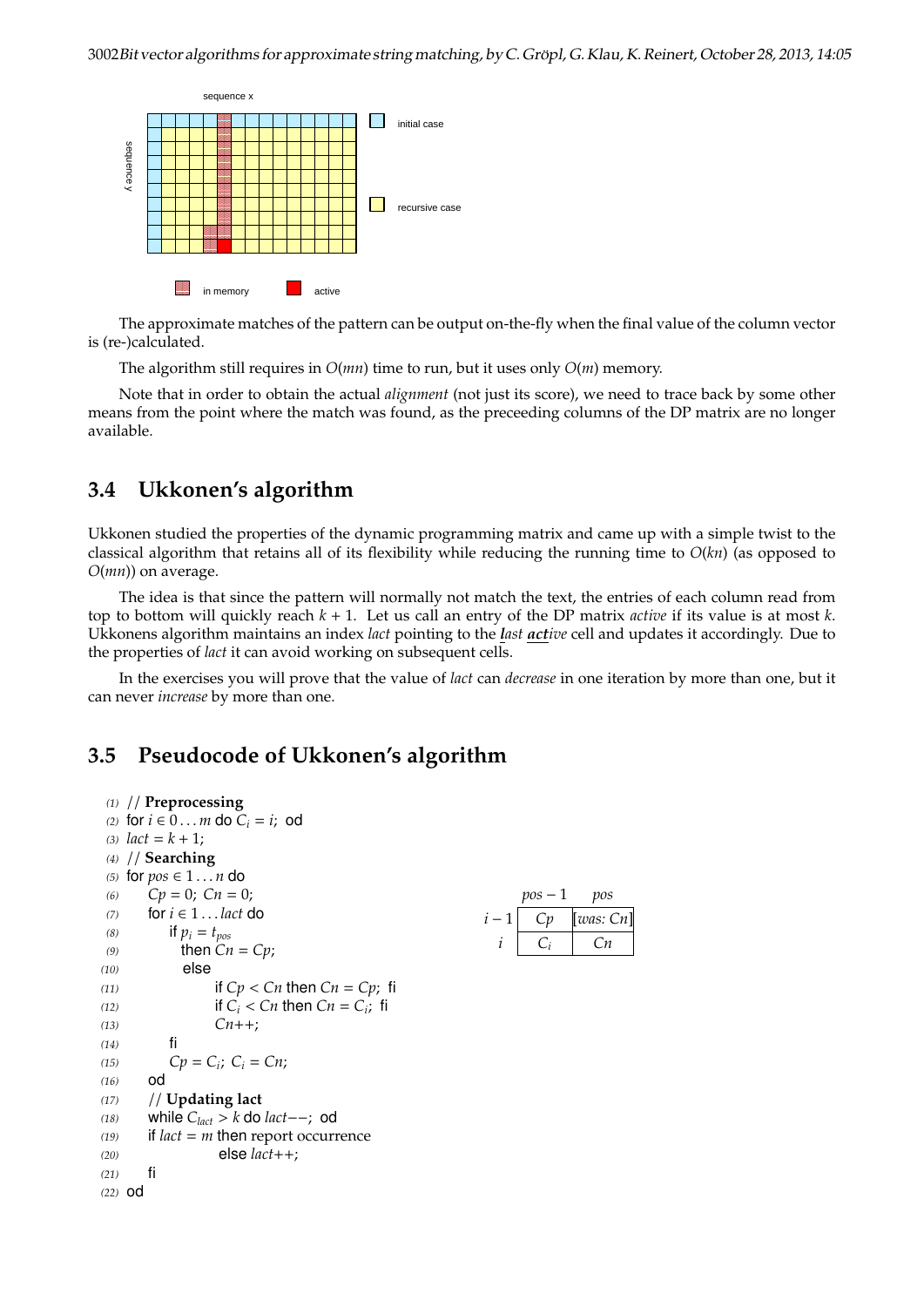#### **3.6 Running time of Ukkonen's algorithm**

Ukkonen's algorithm behaves like a standard dynamic programming algorithm, except that it maintains and uses in the main loop the variable *lact*, the last active cell.

The value of *lact* can *decrease* in one iteration by more than one, but it can never *increase* more than one (why?). Thus the total time over the run of the algorithm spent for updating *lact* is *O*(*n*). In other words, *lact* is maintained in amortized constant time per column.

One can show that on average the value of *lact* is bounded by *O*(*k*). Thus Ukkonen's modification of the classical DP algorithm has an average running time of *O*(*kn*).

#### **3.7 Encoding and parallelizing the DP matrix**

Next we will look at Myers' bit-parallel algorithm which – in combination with Ukkonens trick – yields a remarkably fast algorithm, which was used e. g. for the overlap computations performed at Celera are the starting point for genome assembly.

For simplicity, we assume that *m* is smaller than *w* the length of a machine word.

The main idea of following the bit-vector algorithm is to parallelize the dynamic programming matrix. We will compute the column as a whole in a series of bit-level operations. In order to do so, we need to

- 1. encode the dynamic programming matrix using bit vectors, and
- 2. resolve the dependencies (especially *within* the columns).

#### **3.8 Encoding the DP matrix**

The binary encoding is done by considering the *di*ff*erences* between consecutive rows and columns instead of their *absolute* values. We introduce the following nomenclature for these differences ("deltas"):

| horizontal adjacency property $\Delta h_{i,j} = C_{i,j} - C_{i,j-1} \in \{-1,0,+1\}$ |  |  |
|--------------------------------------------------------------------------------------|--|--|
| vertical adjacency property $\Delta v_{i,j} = C_{i,j} - C_{i-1,j} \in \{-1,0,+1\}$   |  |  |
| diagonal property $\Delta d_{i,j} = C_{i,j} - C_{i-1,j-1} \in \{0, +1\}$             |  |  |

**Exercise.** *Prove that these deltas are indeed within the claimed ranges.*

The delta vectors are encoded as bit-vectors by the following boolean variables:

- *VP*<sup>*ij*</sup>  $\equiv (\Delta v$ <sup>*i*</sup> $)$  = +1), the vertical positive delta vector
- *VN*<sub>*ij*</sub>  $\equiv (\Delta v_{i,j} = -1)$ , the vertical negative delta vector
- *HP*<sub>ij</sub>  $\equiv (\Delta h_{i,j} = +1)$ , the horizontal positive delta vector
- *HN*<sub>ij</sub>  $\equiv (\Delta h_{i,j} = -1)$ , the horizontal negative delta vector
- *D* $0_{ij}$  ≡ ( $\Delta d_{i,j}$  = 0), the diagonal zero delta vector

The deltas and bits are defined such that

$$
\Delta v_{i,j} = VP_{i,j} - VN_{i,j}
$$
  
\n
$$
\Delta h_{i,j} = HP_{i,j} - HN_{i,j}
$$
  
\n
$$
\Delta d_{i,j} = 1 - D0_{i,j}.
$$

It is also clear that these values "encode" the entire DP matrix *C*[0..*m*, 0..*n*] by *C*(*i*, *j*) =  $\sum_{r=1}^{i} \Delta v_{r,j}$ . Below is our example matrix with  $\Delta v_{i,j}$  values.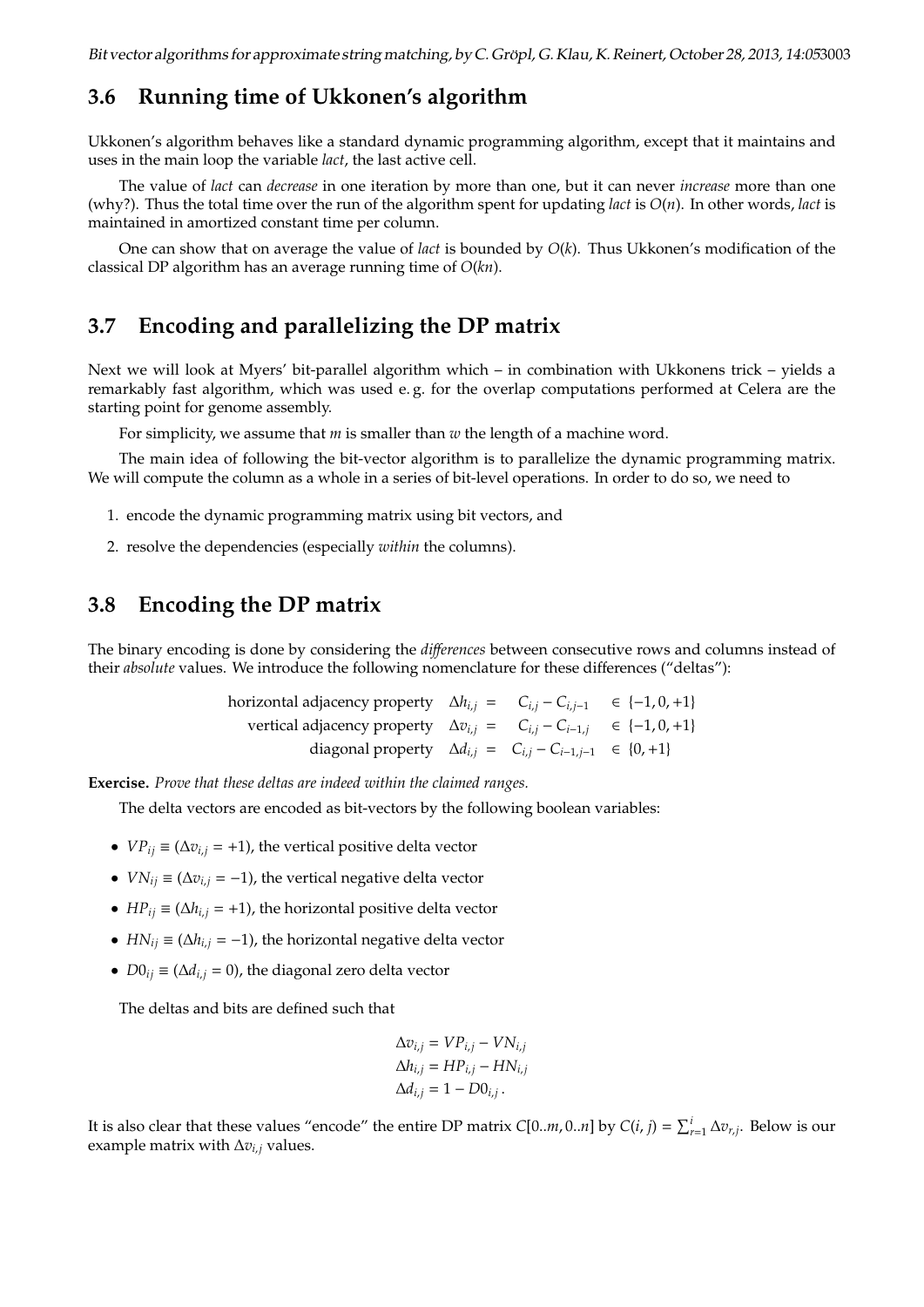| $\Delta v_{i,j}$ : |    |   | Α | N  | N    | E    | Α            |      |      | N    | G |
|--------------------|----|---|---|----|------|------|--------------|------|------|------|---|
|                    |    | 0 | 0 | 0  | 0    | 0    | 0            | 0    | 0    | 0    |   |
|                    | А  | 1 | 0 | 1  | 1    | 1    | 0            | 1    | 1    | 1    | 1 |
|                    | N  | 1 | 1 | -1 | 0    | 1    | 1            | 0    | 1    | 1    | 1 |
|                    | N  | 1 | 1 | 1  | $-1$ | $-1$ | 1            | 1    | 0    | 0    | 0 |
|                    | ĪΙ | 1 | 1 | 1  | 1    | 0    | 0            | 1    | 1    | 1    | 1 |
|                    | Α  | 1 | 1 | 1  | 1    | 1    | $-1$         | $-1$ | 0    | 1    | 1 |
|                    |    |   | 1 | 1  | 1    | 1    | $\mathbf{1}$ | -1   | $-1$ | $-1$ |   |

We denote by *score<sup>j</sup>* the edit distance of a pattern occurrence ending at text position *j*. The key ideas of Myers' algorithm are as follows:

- 1. Instead of computing *C* we compute the ∆ values, which in turn are represented as bit-vectors.
- 2. We compute the matrix column by column as in Ukkonen's version of the DP algorithm.
- 3. We maintain the value *score<sub>j</sub>* using the fact that *score*<sub>0</sub> = *m* and *score<sub>j</sub>* = *score<sub>j</sub>*−1 +  $\Delta h_{m,j}$ .

In the following slides we will make some observations about the dependencies of the bit-vectors.

## **3.9 Observations**

Lets have a look at the ∆s. The first observation is that

$$
HN_{i,j} \Leftrightarrow VP_{i,j-1} \text{ AND } D0_{i,j}.
$$

**Proof.** If  $HN_{i,j}$  then  $\Delta h_{i,j} = -1$  by definition, and hence  $\Delta v_{i,j-1} = 1$  and  $\Delta d_{i,j} = 0$ . This holds true, because otherwise the range of possible values  $([-1, 0, +1])$  would be violated.



By symmetry we have:

$$
VN_{i,j} \Leftrightarrow HP_{i-1,j} \text{ AND } D0_{i,j}.
$$

The next observation is that

$$
HP_{i,j} \Leftrightarrow VN_{i,j-1} \text{ OR NOT } (VP_{i,j-1} \text{ OR } D0_{i,j}).
$$

**Proof.** If  $HP_{i,j}$  then  $VP_{i,j-1}$  cannot hold without violating the ranges. Hence  $\Delta v_{i,j-1}$  is −1 or 0. In the first case *VN*<sub>*i*,*j*−1</sub> is true, whereas in the second case we have neither *VP*<sub>*i*</sub>,*j*−1 nor *D*0*i*,*j*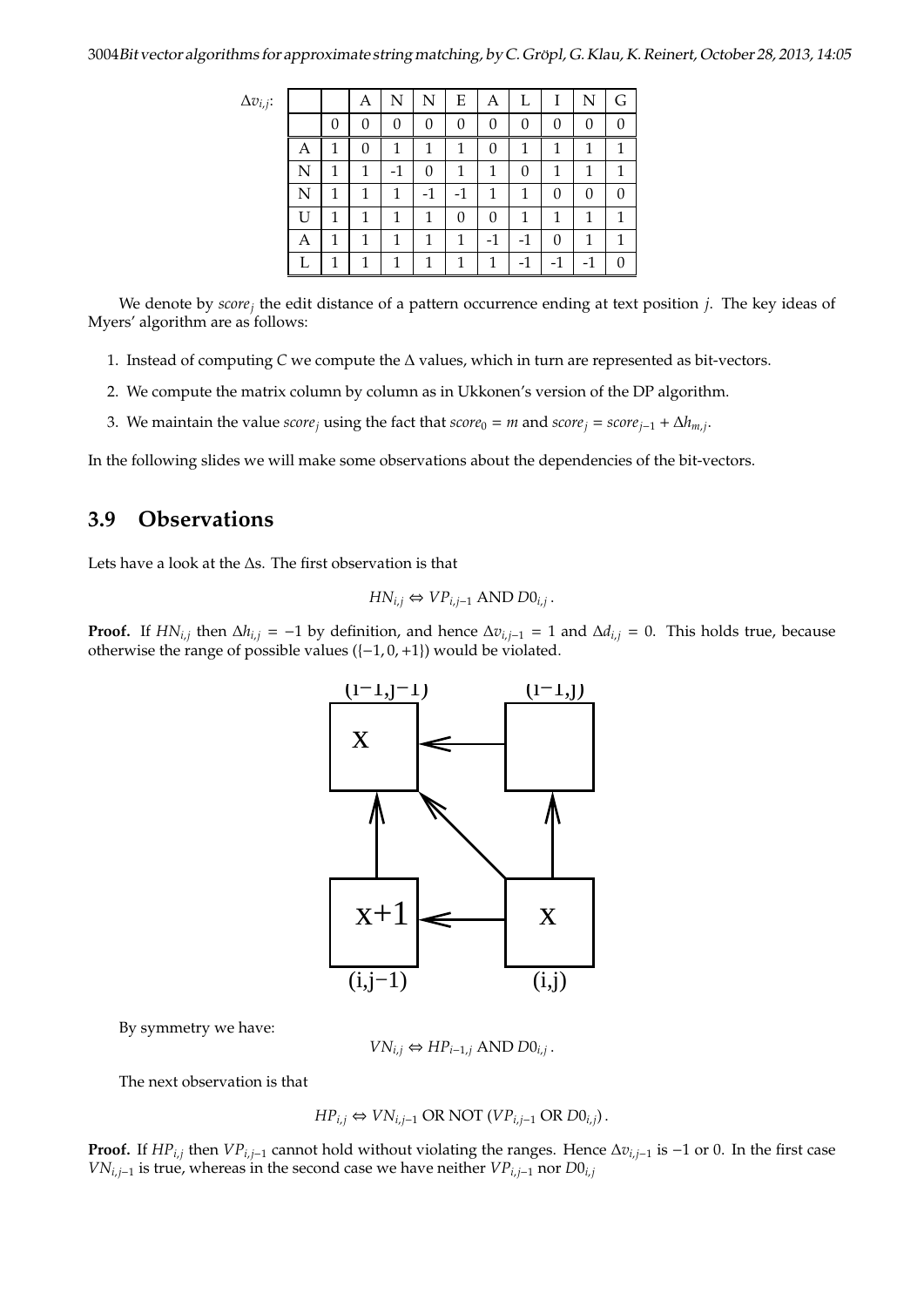

Again by symmetry we have

$$
VP_{i,j} \Leftrightarrow HN_{i-1,j} \text{ OR NOT } (HP_{i-1,j} \text{ OR } D0_{i,j}).
$$

Finally, *D*0*i*,*<sup>j</sup>* = 1 iff *C*[*i*, *j*] and *C*[*i*−1, *j*−1] have the same value. This can be true for three possible reasons, which correspond to the three cases of the DP recurrence:

- 1.  $p_i = t_j$ , that is the query at position *i* matches the text at position *j*.
- 2. *C*[*i*, *j*] is obtained by propagating a lower value from the left, that is *C*[*i*, *j*] = 1 + *C*[*i*, *j* − 1]. Then we have *VNi*,*j*−1.
- 3. *C*[*i*, *j*] is obtained by propagating a lower value from above, that is *C*[*i*, *j*] = 1 + *C*[*i* − 1, *j*]. Then we have *HNi*,*j*−1.

So writing this together yields:

$$
D0_{i,j} \Leftrightarrow (p_i = t_j) \text{ OR } VN_{i,j-1} \text{ OR }HN_{i-1,j}.
$$

Taking everything together we have the following equivalences:

$$
HN_{i,j} \Leftrightarrow VP_{i,j-1} \text{ AND } D0_{i,j} \tag{3.1}
$$

$$
VN_{i,j} \Leftrightarrow HP_{i-1,j} \text{ AND }D0_{i,j} \tag{3.2}
$$

$$
HP_{i,j} \Leftrightarrow VN_{i,j-1} \text{ OR NOT } (VP_{i,j-1} \text{ OR } D0_{i,j})
$$
\n(3.3)

$$
VP_{i,j} \Leftrightarrow \text{HN}_{i-1,j} \text{OR NOT } (\text{HP}_{i-1,j} \text{OR } \text{DO}_{i,j})
$$
\n(3.4)

$$
D0_{i,j} \Leftrightarrow (p_i = t_j) \text{ OR } VN_{i,j-1} \text{ OR }HN_{i-1,j}
$$
\n(3.5)

Can these be used to update the five bit-vectors as the algorithms searches through the text?

#### **3.10 Resolving circular dependencies**

In principle the overall strategy is clear: We traverse the text from left to right and keep track of five bit-vectors  $V\hat{N}_j$ ,  $VP_j$ ,  $HN_j$ ,  $HP_j$ ,  $DO_j$ , each containing the bits for  $1 \le i \le m$ . For moderately sized patterns ( $m \le w$ ) these fit into a machine word. The reduction to linear space works similar as for *C*.

It is clear that we initalize  $VP_0 = 1^m$ ,  $VN_0 = 0^m$ , so perhaps we can compute the other bit-vectors using the above observations.

There remains a problem to be solved: *D*0*i*,*<sup>j</sup>* depends on *HNi*−1,*<sup>j</sup>* which in turn depends on *D*0*i*−1,*<sup>j</sup>* – a value we have not computed yet. But there is a solution.

Let us have a closer look at *D*0*i*,*<sup>j</sup>* and expand it.

$$
D0_{i,j} = (p_i = t_j) \text{ OR } VN_{i,j-1} \text{ OR } \underline{HN_{i-1,j}}
$$
  
\n
$$
HN_{i-1,j} = VP_{i-1,j-1} \text{ AND } D0_{i-1,j}
$$
  
\n
$$
\Rightarrow \quad D0_{i,j} = (p_i = t_j) \text{ OR } VN_{i,j-1} \text{ OR } (VP_{i-1,j-1} \text{ AND } D0_{i-1,j})
$$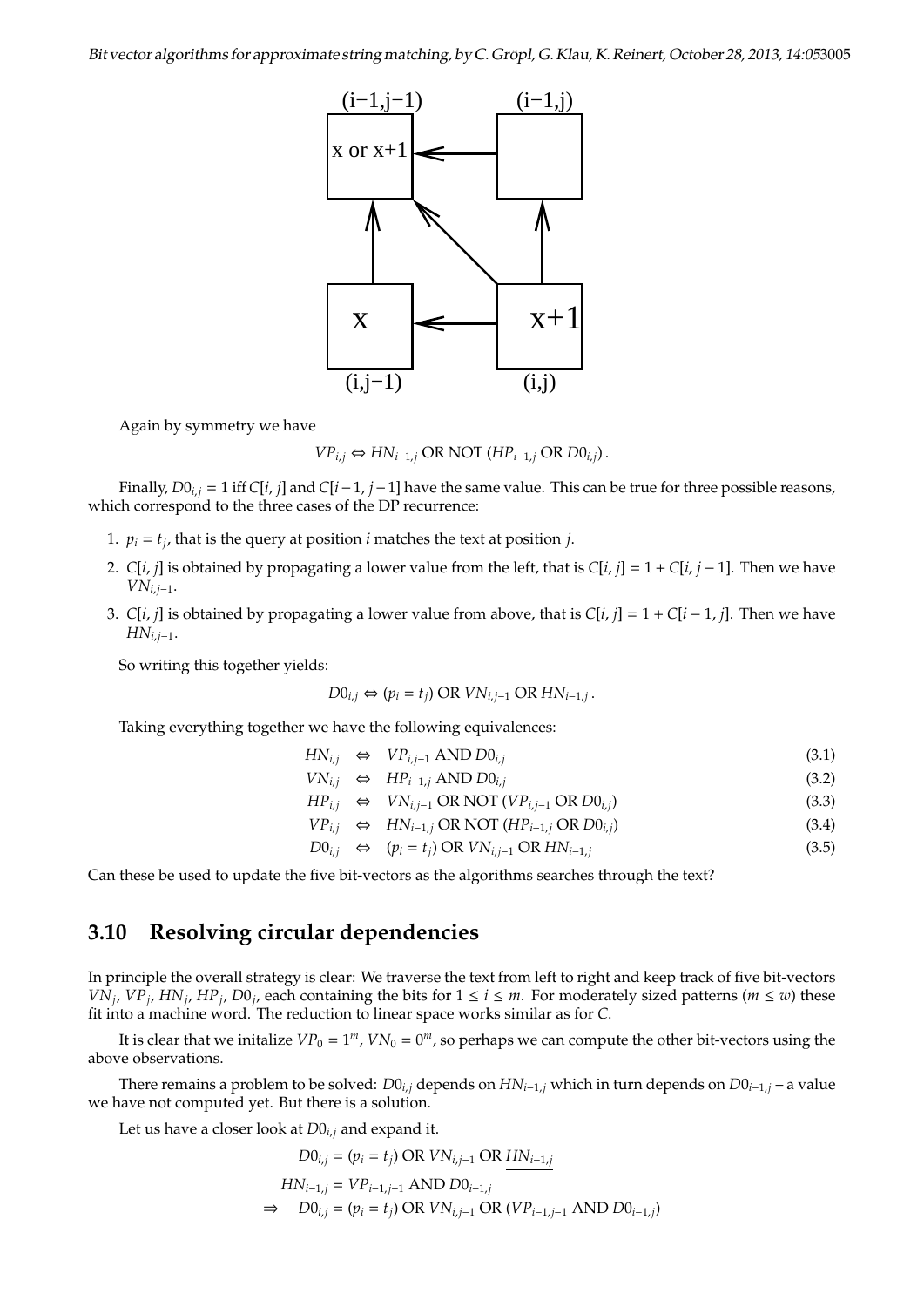The formula

$$
DO_{i,j} = (p_i = t_j) \text{ OR } VN_{i,j-1} \text{ OR } (VP_{i-1,j-1} \text{ AND } DO_{i-1,j})
$$

is of the form

$$
DO_i = X_i OR (Y_{i-1} AND DO_{i-1}),
$$

where

$$
X_i := (t_j = p_i) \text{ OR } VN_i
$$
  

$$
Y_i := VP_i \, .
$$

Here we omitted the index *j* from notation for clarity. We solve for *D*0*<sup>i</sup>* . Unrolling now the first few terms we get:

and *Y<sup>i</sup>*

$$
D01 = X1,\nD02 = X2 OR (X1 AND Y1),\nD03 = X3 OR (X2 AND Y2) OR (X1 AND Y1 AND Y2).
$$

In general we have:

$$
D0_i = \text{OR}_{r=1}^i (X_r \text{ AND } Y_r \text{ AND } Y_{r+1} \text{ AND } \dots \text{ AND } Y_{i-1}).
$$

To put this in words, let  $s < i$  be such that  $Y_s \dots Y_{i-1} = 1$  and  $Y_{s-1} = 0$ . Then  $D0_i = 1$  if  $X_r = 1$  for some  $s \leq r \leq i$ . That is, the first consecutive block of 1s in *Y* that is right of *i* or *i* itself must be covered by a 1 in *X*. Here is an example:

$$
Y = 00011111000011
$$

$$
X = 00001010000101
$$

$$
DO = 00111110000111
$$

A position *i* in *D*0 is set to 1 if one position to the right in *Y* is a 1 and in the consecutive runs of 1s from there on or at position *i* is also an  $X_r$  set to 1.

#### **3.11 Computing** *D*0

Now we solve the problem to compute *D*0 from *X* and *Y* using bit-vector and arithmetic operations.

The first step is to compute the & of *X* and *Y* and add *Y*. The result will be that every  $X_r = 1$  that is aligned to a  $Y_r = 1$  will be propagated one position to the left of a block of 1s if we then add *Y* to the result.

Again our example:

```
Y = 00011111000011
         X = 00001010000101
     X & Y = 00001010000001
(X & Y) + Y = 00101001000100· · ·
        D0 = 00111110000111
```
Note the two 1s that got propagated to the end of the runs of 1s in *Y*.

However, note also the one 1 that is not in the solution but was introduced by adding a 1 in *Y* to a 0 in (*X* & *Y*).

As a remedy we *XOR* the term with *Y* so only the bits that changed during the propagation stay turned on. Again our example:

$$
Y = 00011111000011
$$

$$
X = 00001010000101
$$

$$
X & Y = 00001010000001
$$

$$
(X & Y) + Y = 00101001000100
$$

$$
((X & Y) + Y) \wedge Y = 00110110000111
$$

$$
\cdots
$$

$$
D0 = 00111110000111
$$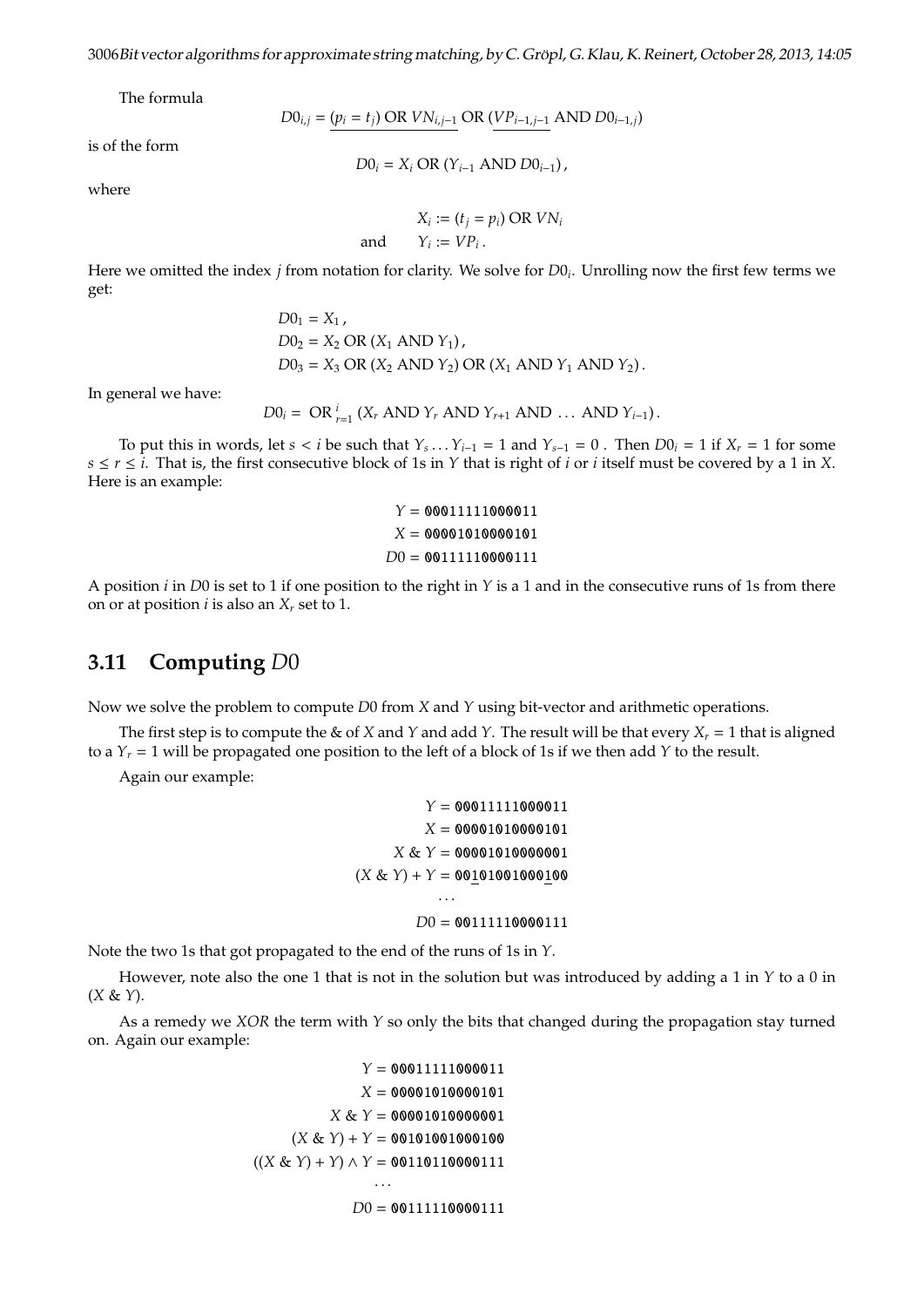Now we are almost done. The only thing left to fix is the observation that there may be several *X<sup>r</sup>* bits under the same block of *Y*. Of those all but the first remain unchanged and hence will not be marked by the *XOR*.

To fix this and to account for the case  $X_1 = 1$  we *OR* the final result with *X*. Again our example:

*Y* = 00011111000011 *X* = 00001010000101 *X* & *Y* = 00001010000001  $(X & Y) + Y = 00101001000100$  $((X & Y) + Y) \wedge Y = 00110110000111$  $(((X & Y) + Y) \wedge Y)) | X = 0011111100001111$  $= D0 = 00111110000111$ 

Now we can substitute *X* back by  $(p_i = t_i)$  OR *VN* and *Y* by *VP*.

#### **3.12 Preprocessing the alphabet**

The only thing left now in the computation of *D*0 is the expression  $p_i = t_j$ .

Of course we cannot check for all *i* whether  $p_i$  is equal  $t_j$  for all *i*. This would take time  $O(m)$  and defeat our goal. However, we can preprocess the query pattern and the alphabet Σ. We use  $|Σ|$  many bit-vectors  $B[\alpha]$  |  $\forall \alpha \in \Sigma$  with the property that  $B[\alpha]$ *i* = 1 if  $p_i = \alpha$ . These vectors can easily be precomputed in time  $O(|\Sigma| m)$ .

Now we have everything together.

## **3.13 Myers' bit-vector algorithm**

*(1)* // **Preprocessing** *(2)* for  $c \in \Sigma$  do  $B[c] = 0^m$  od *(3)* for *j* ∈ 1... *m* do *B*[ $p_j$ ] = *B*[ $p_j$ ] | 0<sup>*m*−*j*</sup>10*j*<sup>−1</sup> od (4)  $VP = 1^m$ ;  $VN = 0^m$ ; *(5) score* = *m*;

```
(1) // Searching
(2) for pos ∈ 1 . . . n do
(3) X = B[t_{pos}] | VN;(4) D0 = ((VP + (X & VP)) ∧ VP) | X;
HN = VP \& D0;(6) HP = VN | ∼ (VP | D0);
(X) \quad X = HP \ll 1;
(VN = X & D0;(9) VP = (HN \ll 1) | ∞ (X | D0);(10) // Scoring and output
(11) if HP & 10<sup>m-1</sup> ≠ 0<sup>m</sup>
(12) then score += 1;
(13) else if HN & 10^{m-1} \neq 0^m(14) then score −= 1;<br>(15) fi
(15)(16) fi
(17) if score \leq k report occurrence at pos fi;
(18) od
```
Note that this algorithm easily computes the *edit distance* if we add in line 7 the following code fragment: | 0 *<sup>m</sup>*−<sup>1</sup>1. This because in this case there is a horizontal increment in the 0-th row. In the case of reporting all occurrences each column starts with 0.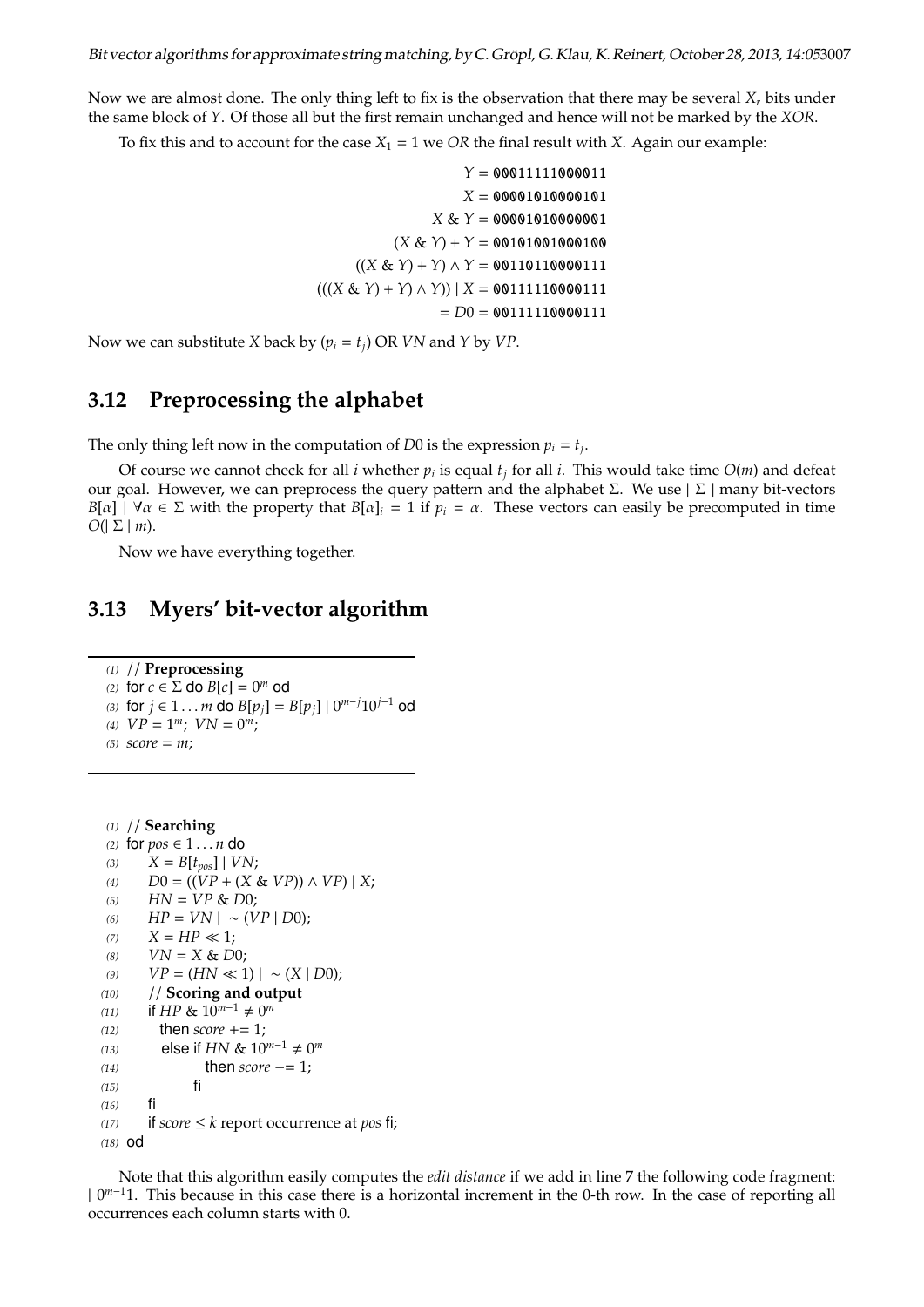# **3.14 The example**

If we try to find annual in annealing we first run the preprocessing resulting in:

| a | $\Omega$ |          | $\Omega$ | U        | O |   |
|---|----------|----------|----------|----------|---|---|
|   |          | U        | $\Omega$ | U        | U | 0 |
| n | $\Omega$ | $\Omega$ | $\Omega$ |          |   | N |
| u | $\Omega$ | $\Omega$ |          | $\Omega$ | U | O |
| * | 0        | 0        | $\Omega$ | U        | O | 0 |

in addition

| VN    | =   | 000000 |
|-------|-----|--------|
| VP    | $=$ | 111111 |
| score |     | 6      |

We read the first letter of the text, an a.

| Reading | $\mathfrak a$ | 010001 |
|---------|---------------|--------|
| D0      | $=$           | 111111 |
| HN      | $=$           | 111111 |
| HP      | $=$           | 000000 |
| VN      | $=$           | 000000 |
| VP      | $=$           | 111110 |
| score   |               | 5      |

We read the second letter of the text, an n.

| Reading        | $\boldsymbol{n}$ | 000110 |
|----------------|------------------|--------|
| D <sub>0</sub> | $=$              | 111110 |
| HN             | $=$              | 111110 |
| HP             | $=$              | 000001 |
| VN             | $=$              | 000010 |
| VР             | $=$              | 111101 |
| score          |                  |        |

We read the third letter of the text, an n.

| Reading        | $\boldsymbol{n}$ | 000110 |
|----------------|------------------|--------|
| D <sub>0</sub> | $=$              | 111110 |
| HN             | $\equiv$         | 111100 |
| HP             | $=$              | 000010 |
| VN             | $=$              | 000100 |
| VР             | $=$              | 111001 |
| score          |                  | З      |

We read the fourth letter of the text, an e.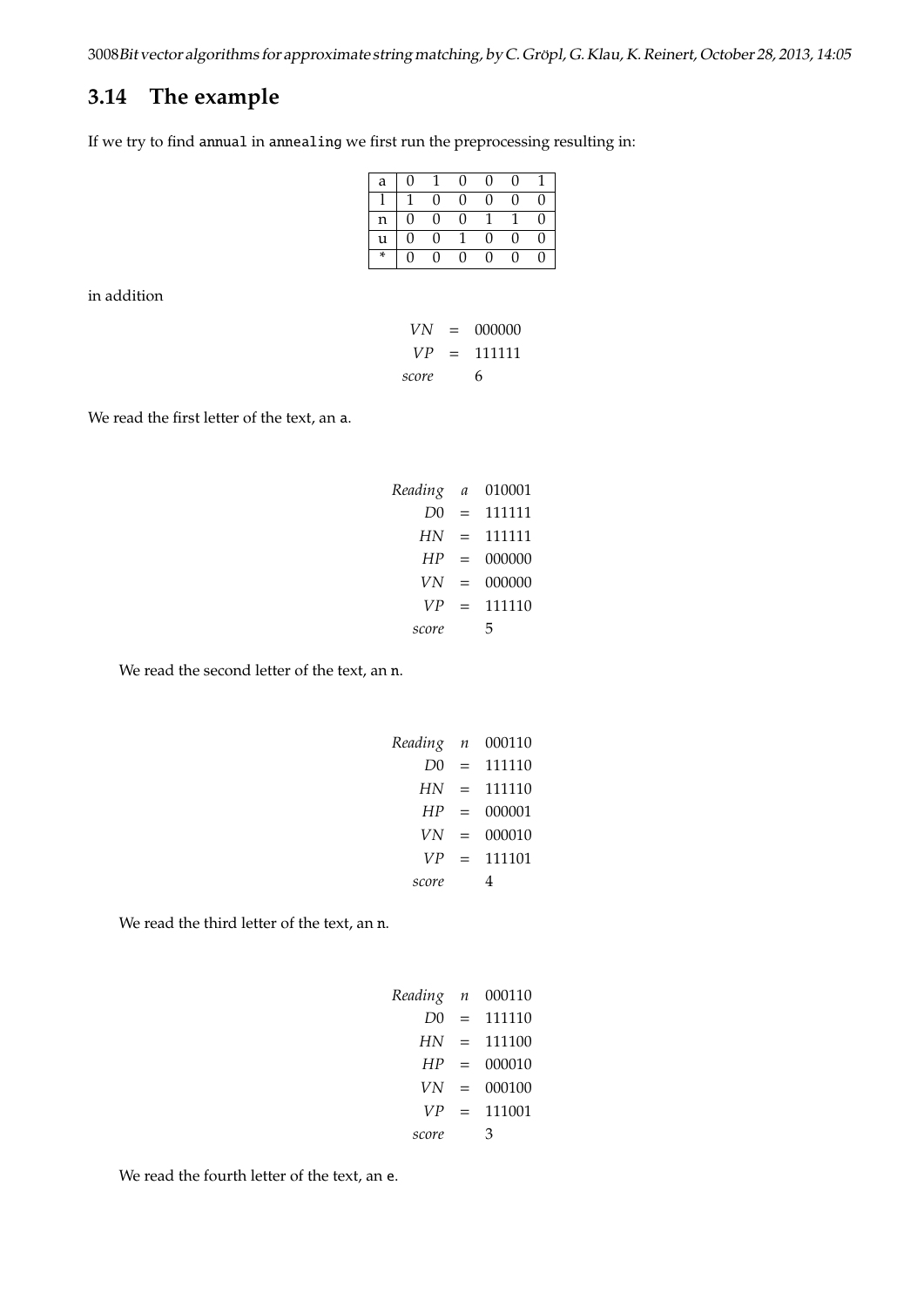*Reading e* 000000 *D*0 = 000100 *HN* = 000000 *HP* = 000110 *VN* = 000100 *VP* = 110001 *score* 3

We read the fifth letter of the text an a.

*Reading a* 010001 *D*0 = 110111 *HN* = 110011 *HP* = 001100 *VN* = 010000 *VP* = 100110 *score* 2

and so on..... In the exercises you will extend the algorithm to handle queries larger than *w*.

## **3.15 Banded Myers' bit vector algorithm**

- Often only a *small band* of the DP matrix needs to be computed, e. g.:
	- **–** Global alignment with up to *k* errors (left)



**–** Verification of a potential match returned by a filter (right)

Myers' bit-vector algorithm is efficient if the number of DP rows is less or equal to the machine word length (typically 64). For larger matrices, the bitwise operations must be emulated using multiple words at the expense of running time.

Banded Myers' bit vector algorithm:

- Adaption of Myers' algorithm to calculate a banded alignment (Hyyrö 2003)
- Very efficient alternative if the band width is less than the machine word length

Algorithm outline:

• Calculate *VP* and *VN* for column *j* from column *j* − 1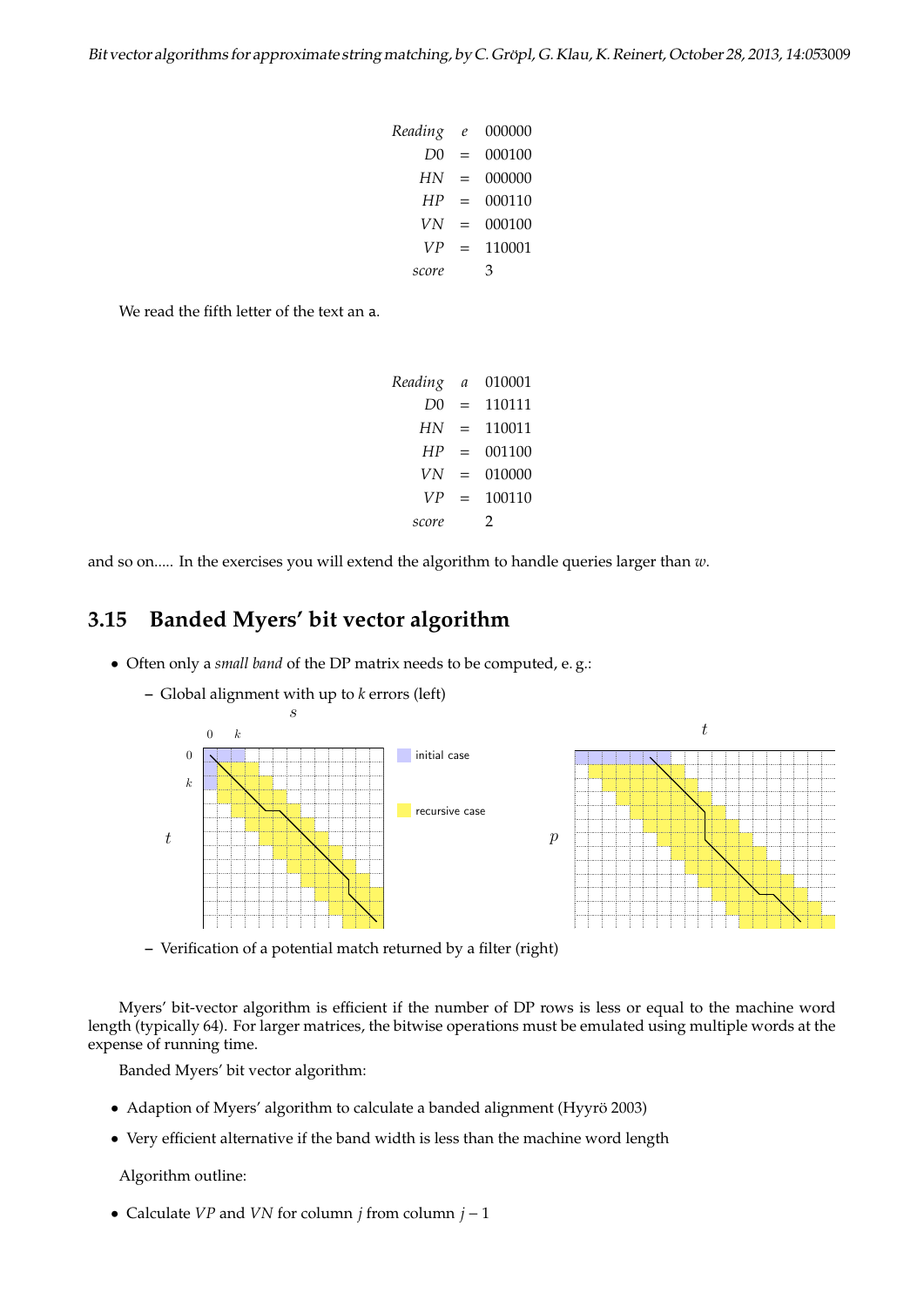3010Bit vector algorithms for approximate string matching, by C. Gröpl, G. Klau, K. Reinert, October 28, 2013, 14:05

- Right-shift *VP* and *VN* (see b)
- Use either *D*0 or *HP*, *HN* to track *score* (dark cells in c)



# **how the diagonal step and Searching** 3.16 Preprocessing and Searching column vector. c) The figure depicts in gray the figure depicts in gray the region of diagonals, which are filled

- Given a text *t* of length *n* and a pattern *p* of length *m* 
	- We consider a band of the DP matrix:
		- **–** consisting of *w* consecutive diagonals
- $\sim$  consisting or w consecutive diagonals an "extra" set bit at position l<sup>v</sup> + 1 and HPj[lv] = 1, and these two conditions cannot **–** where the leftmost diagonal is the main diagonal shifted by *c* to left



Now, we don't encode the whole DP column but the intersection of a column and the band (plus one diagonal left of the band). Thus we store only *w* vertical deltas in *VP* and *VN*. The lowest bits encode the differences between the rightmost and the left adiacent diagonal differences between the rightmost and the left adjacent diagonal.

The pattern bit mask computation remains the same. in encoding D0j , the column-wise top-to-bottom order may make it more difficult to the column-wise top-to-bot<br>D0j , the column-wise top-to-bottom order make it more difficult to the column-wise to-bottom order make it mo

We also modify the way some cell values are explicitly maintained. We choose *(1)* // **Preprocessing** (2) for  $i \in \Sigma$  do  $B[i] = 0^m$  od (3) for  $j \in 1...m$  do  $B[p_j] = B[p_j] \mid 0^{m-j}10^{j-1}$ ; od<br>(4)  $VP = 1^w$ :  $VN = 0^w$ : (5)  $score = c$ ; (4)  $VP = 1^w$ ;  $VN = 0^w$ ;  $(5)$  *score* = *c*;

Instead of shifting *HP*/*HN* to the left, we shift *D*0 to the right. Pattern bit masks must be shifted accordingly.

D[i−1, j −1, j −1, and D[i, j] if D0j [lv] = 1, and D[i, j] = D[i, j] = D[i, j] = D[i, j] = D[i, j] = D[i, j] = D<br>D[i, j] = D[i, j] = D[i, j] = D[i, j] = D[i, j] = D[i, j] = D[i, j] = D[i, j] = D[i, j] = D[i, j] = D[i, j]